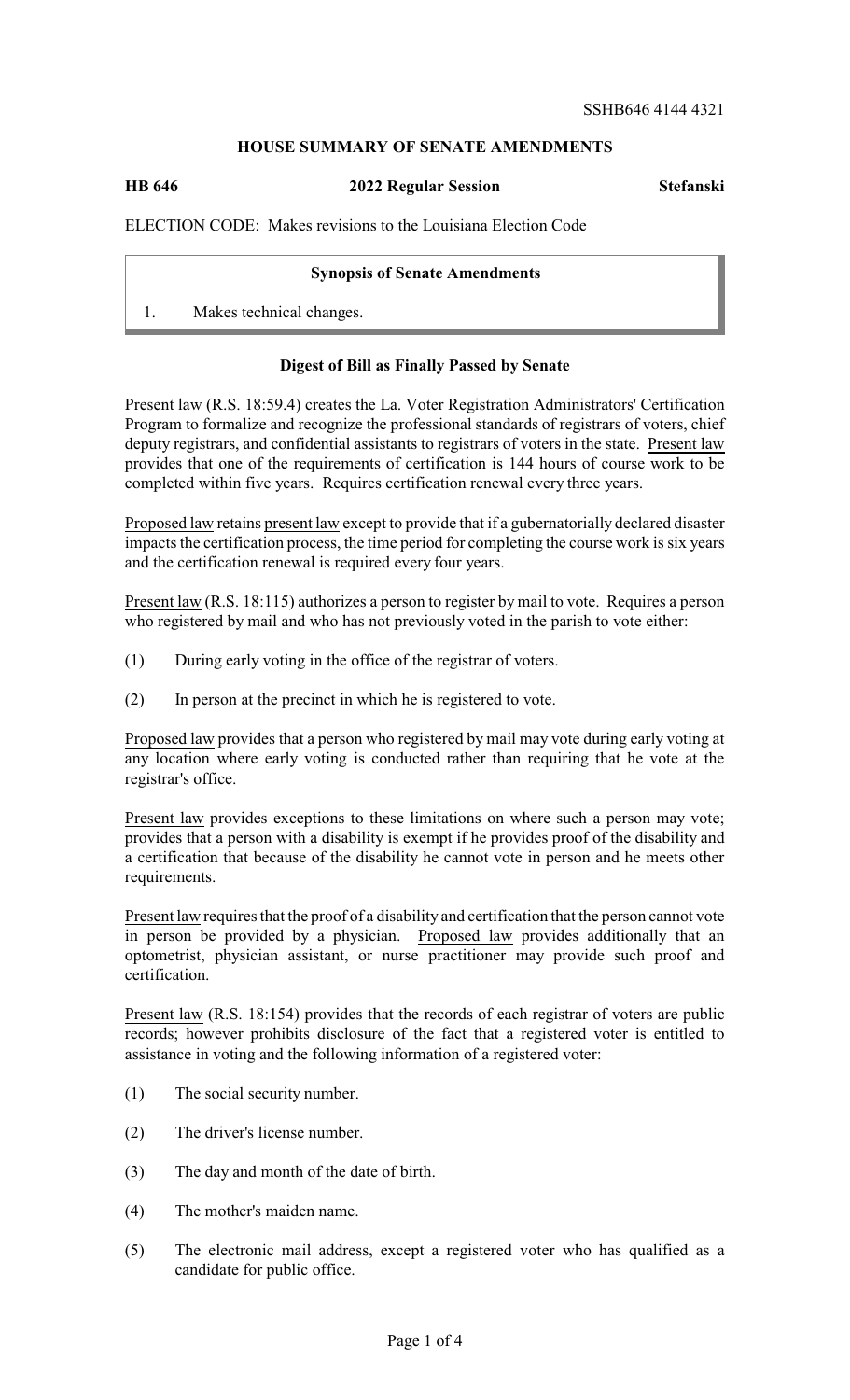(6) The short message service number.

Present law provides exceptions to the prohibition on the disclosure of such information. One such exception authorizes disclosure of the email address of a candidate to the Bd. of Ethics so that the board can contact the candidate about campaign finance reporting.

Proposed law further authorizes the board to contact candidates regarding the Code of Governmental Ethics.

Proposed law provides an additional exception; authorizes the Dept. of State or registrar of voters to transmit the full date of birth and mother's maiden name of a registered voter to the La. Dept. of Health to amend the voter's birth certificate.

Present law specifically prohibits disclosing the name and address of a law enforcement officer if he is engaging in hazardous activities to the extent that it is necessary for his name and address to be kept confidential. However, present law authorizes the disclosure of names and addresses of such officers on a general list.

Proposed law removes the general list exception to the prohibition.

Present law (R.S. 18:423) creates a board of election supervisors for each parish to supervise the preparation for and the conduct of all elections held in the parish. Provides that the board is comprised of the registrar of voters, the clerk of court, the chairman of the parish executive committee of each recognized political party or his designee who shall be a member of the parish executive committee of the same recognized political party, and one member appointed by the governor.

Proposed law authorizes each person appointing or designating a member to serve on the board to appoint or designate an alternate appointee or designee if the appointee or designee cannot serve.

Present law provides that each member of the parish board of election supervisors shall receive \$50 for each day, not to exceed six days, spent preparing for and supervising an election; provides that for a presidential or regularly scheduled congressional general election, the members receive compensation for seven days.

Proposed law makes the provision for seven days of compensation applicable to regularly scheduled congressional *primary* elections as well. Provides that the limits on the number of days a member may be compensated applies collectively to each position on the board, regardless of the designees or alternate appointees or designees that serve in the position.

Present law (R.S. 18:433) requires the clerk of court to conduct a course of instruction for commissioners-in-charge during the period beginning Aug. 1st through the end of Dec. of each year.

Proposed law provides that the clerk of court has until Jan. 31st to conduct the course if a gubernatorially declared state of emergency occurs during the otherwise required period.

Present law (R.S. 18: 602, 604, 621, 1278, 1279, and 1307) provides for special elections to fill vacancies in various elective offices and for recall elections. Provides that the governor or a local governing authority issue a proclamation calling such a special election. Requires that the proclamation be published in the official journal of each parish in which the election is to be held.

Proposed law provides that the secretary of state, rather than the governor, is responsible for publishing the proclamation in the appropriate official journals if the governor issued the proclamation.

Present law (R.S. 18:1300.2) provides a process for citizens to petition for an election to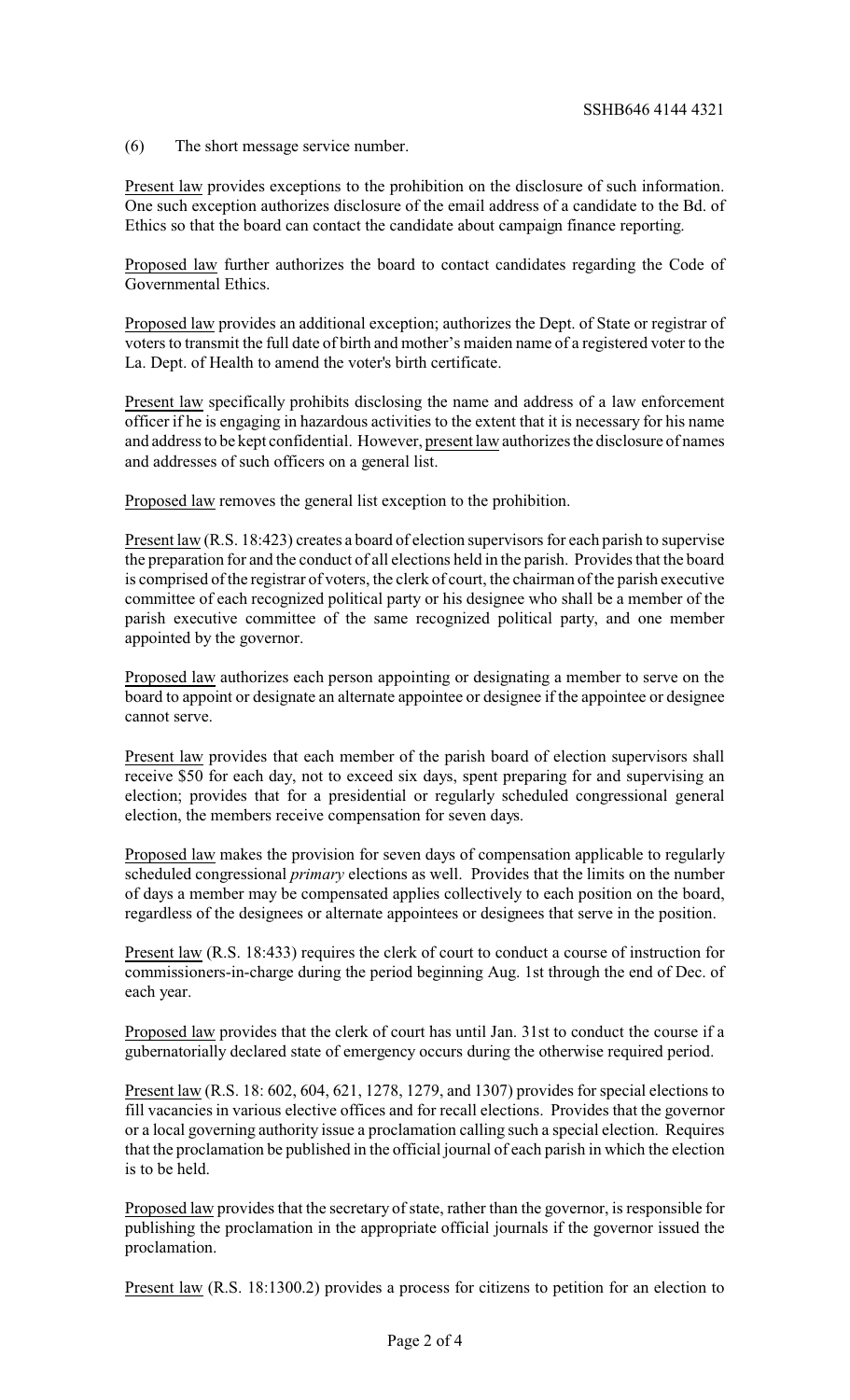recall a public officer. Provides that the petition is considered filed when it is received in the office of the secretary of state, or at the time it is postmarked by the U.S. Postal Service or is receipted on a return receipt request form.

Proposed law removes provisions for considering postmark or return receipt dates as the date of filing; provides that the petition is filed when it is received by the secretary of state. Further provides that upon receipt of the petition, the secretary of state shall produce a report of the number of qualified electors in the jurisdiction of the office being recalled and shall notify the registrar of voters of the number of qualified electors for issuance of the certification. (Present law requires the registrar to certify various information regarding the petition, including the number of qualified electors who signed the petition.)

Present law (R.S. 18:1306) requires the secretary of state to prepare absentee by mail ballot envelopes, instructions, certificates, and other balloting paraphernalia, subject to approval of the attorney general as to content.

Proposed law provides that the specifications of the absentee by mail ballot envelopes shall be determined by the secretary of state.

Present law (R.S. 18:1308) provides relative to voting bymail and by electronic transmission of ballots. Provides relative to the duties of the secretary of state regarding such voting, including a requirement that he take all actions reasonably necessary to allow registered voters who are unable to vote during early voting or at the polling place on election day due to out-of-state work responsibilities relating to a declared emergency to vote.

Proposed law retains present law and expands the duty of the secretary of state to include voters who are out of their home *parish* due to work responsibilities relating to a declared emergency.

Present law (R.S. 18:1309) provides relative to early voting, including provisions for utilizing commissioners selected and trained by the registrar of voters.

Proposed law for an election within one year of a declared emergency, authorizes a registrar of voters who determines that there is a parishwide shortage of early voting commissioners because a significant number of earlyvoting commissioners have been temporarilydisplaced due to the declared emergency to send a request to the secretary of state for additional early voting commissioners from other parishes. Provides that the secretary of state shall approve the request if he determines that there is a need for additional earlyvoting commissioners and that the allocation of additional commissioners is feasible. Provides otherwise with respect to such commissioners. Provides that they may be reimbursed for travel expenses if reimbursement is approved by the secretary of state.

Present law (R.S. 18:1313 and 1313.1) provides relative to the tabulation of absentee bymail and early voting ballots.

Proposed law removes a requirement that the results of such tabulation be announced in the order the offices and candidates and propositions are listed on the ballot. Adds a requirement that the results be posted at the location where the tabulation was conducted and at the registrar's office.

Present law provides for recounts, upon request by a candidate, of absentee by mail and early voting ballots.

Proposed law requires that the registrar preserve such ballots and prohibit their inspection until they have been recounted.

Present law (R.S. 18:1371) provides that the secretary of state shall contract for the delivery to the voting precincts of the machines and other election equipment and supplies for which he is responsible and for their return to the storage warehouses.